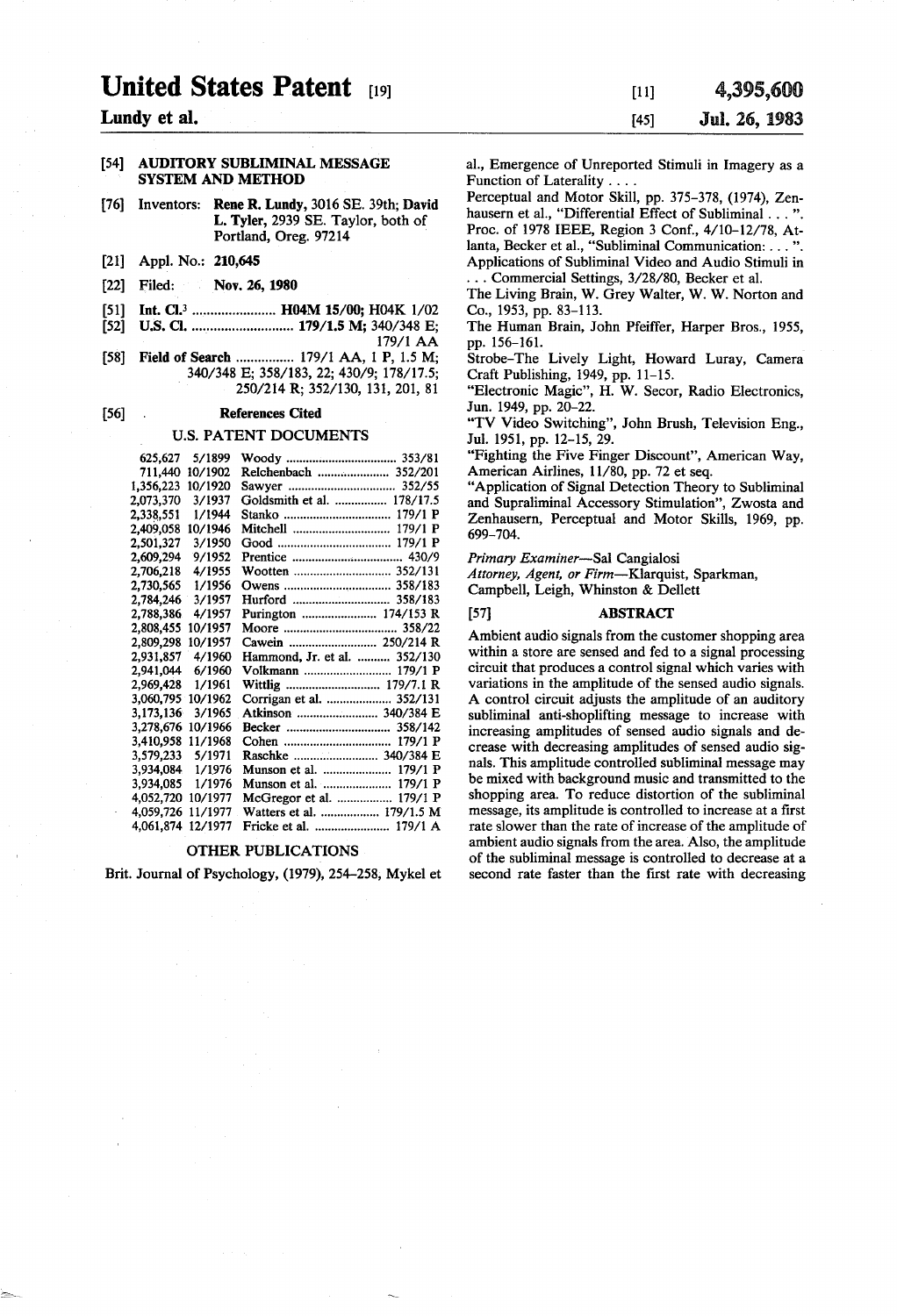ambient audio signal amplitudes to minimize the possibility of the subliminal message becoming supraliminal<br>upon rapid declines in ambient audio signal amplitudes in the area. A masking signal is provided with an amplitude which is also controlled in response to the amplitude of sensed ambient audio signals. This masking signal may be combined with the auditory subliminal

message to provide a composite signal fed to, and controlled by, the control circuit.

29 Claims, 5 Drawing Figures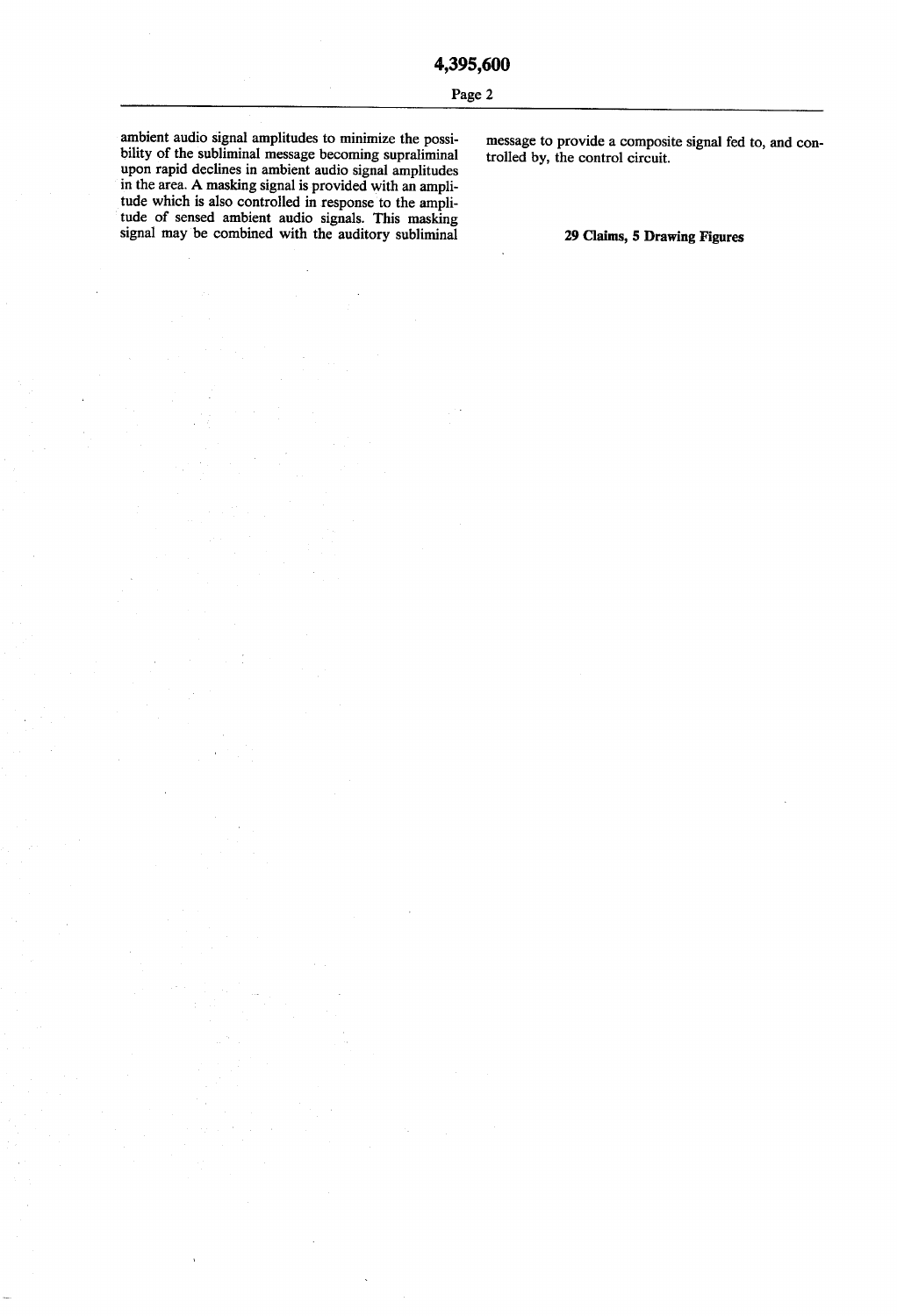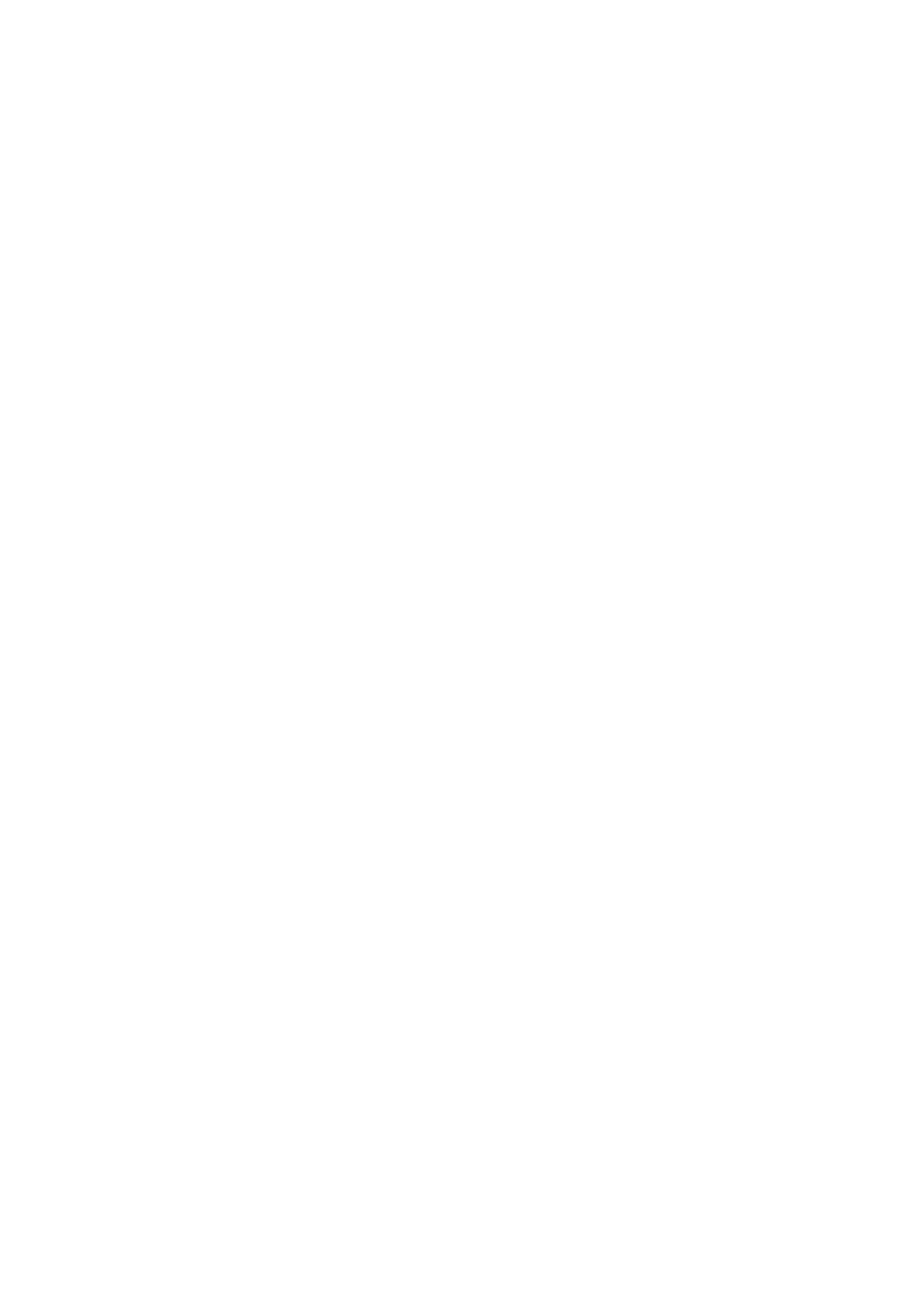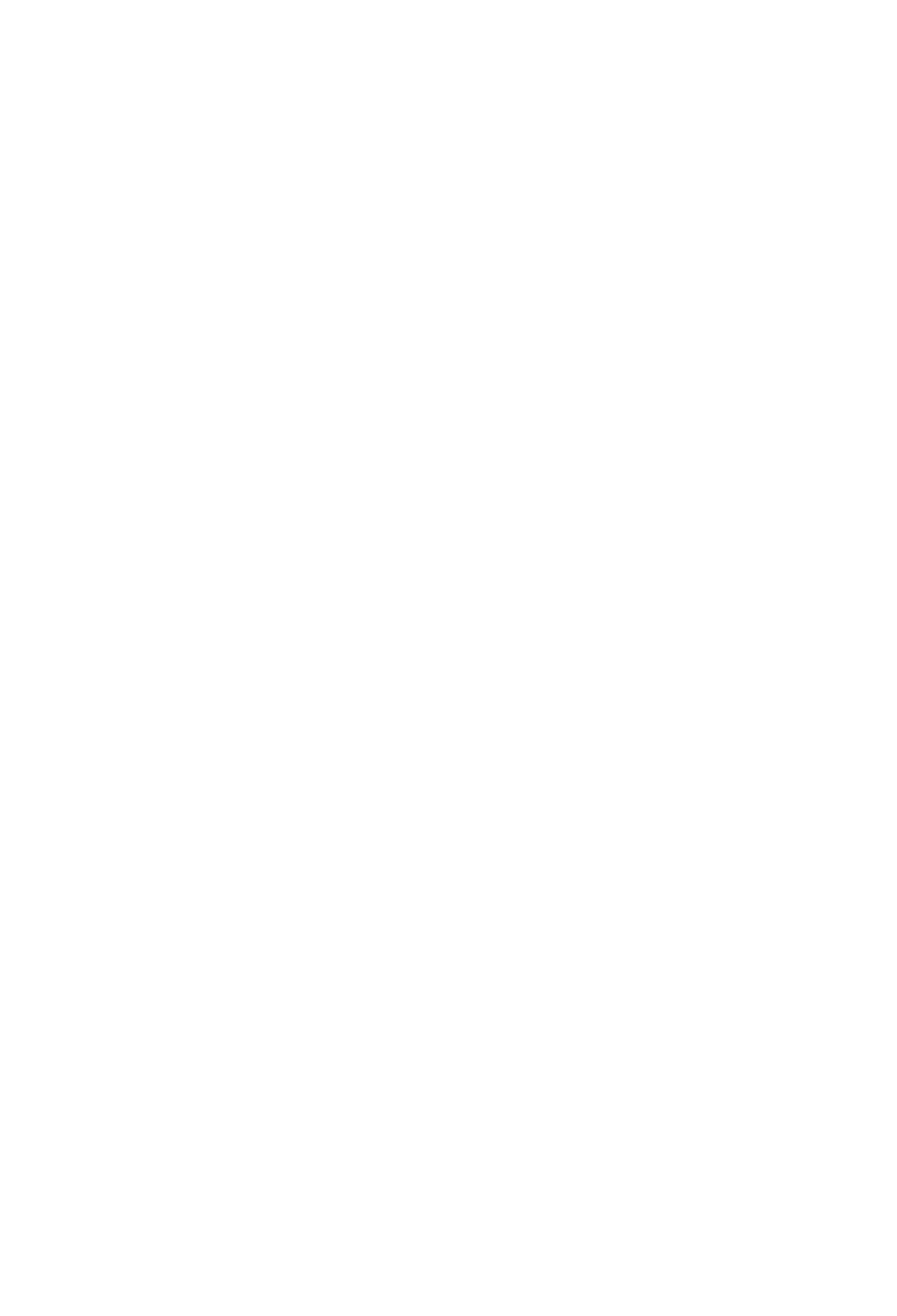5

## AUDITORY SUBLIMINAL MESSAGE SYSTEM **AND METHOD**

## **BACKGROUND OF THE INVENTION**

The present invention relates to a system and method for providing subliminal auditory signals to an area such as a customer shopping area within a store. More particularly, the invention relates to such a system and method in which the amplitude of the subliminal signal is adjusted in response to the amplitude of ambient audio signals from the customer shopping area.

It has been established that auditory subliminal signals, that is, those presented below the conscious recognition level of the listener, can be used to influence the <sup>15</sup> listener's behavior to some degree. Some early research into visual and auditory subliminal stimulation effects are exemplified in U.S. Pat. Nos. 3,060,795 of Corrigan, et al. and 3,278,676 of Becker.

In addition, Becker is understood to have experi- 20 mented with the use of auditory subliminal messages to deter shoplifting by retail store customers. Although applicants have not seen or studied Mr. Becker's device, it is believed to combine an auditory subliminal message with background music. However, during non-peak 25 shopping and other times when the store area is exceptionally quiet, the background music signal component in Becker must be much louder than the subliminal signal as otherwise the subliminal signal would be at a level such that it may be consciously recognized by a 30 listener. In addition, as a result of this large difference between the amplitude of the background music and that of the subliminal message signal, the effectiveness of the Becker subliminal message is reduced. Also, Becker is understood to maintain his combined back- 35 ground music and subliminal message at a level sufficiently high enough to enable the music to be heard even under noisy store conditions. However, when the ambient audio signal level drops, such as during nonpeak store traffic times, the combined background 40 faster rate with decreasing ambient audio signal levels. music and subliminal signal would remain the same and seem overly loud. Thus, Becker is simply not understood to control the amplitude of a subliminal message in response to ambient audio signals from an area.

Accordingly, there is a need for an auditory sublimi- 45 nal message system and method which solves these and other problems.

#### SUMMARY OF THE INVENTION

The present invention is a method and system for 50 adjusting the amplitude of an auditory subliminal message in response to the amplitude of ambient audio signals from an area to which the subliminal message is to be transmitted. In accordance with one aspect of the invention, an audio signal processing circuit means re- 55 ceives signals representing the amplitude of audio signals in the area, such as a retail shopping area of a store. This processing circuit means produces a control signal for an amplitude adjustment or control circuit means which adjusts the amplitude or volume of an auditory subliminal signal which is to be transmitted to the area. The amplitude of the auditory subliminal signal is adjusted to increase with increasing sensed ambient audio signals and decrease with decreasing sensed ambient audio signals. 65

As a more specific aspect of the invention, a masking signal is generated and fed to the area. This masking signal has frequency and amplitude characteristics

which cover or render the subliminal signal inperceptible to the conscious recognition level of a listener. In the preferred embodiment, the amplitude of this masking signal is also controlled in response to the sensed ambient audio signals so that its amplitude follows the amplitude of the adjusted subliminal message signal. The masking signal may be combined with the subliminal signal to provide a composite signal having an am-10 plitude controlled by the control circuit in response to the control signal.

As a more specific feature of the invention, to reduce distortion of the subliminal message signal, the processing circuit means produces a control signal which causes the control circuit means to increase the amplitude of the auditory subliminal message signal slowly at a rate slower than the rate of change of the ambient audio signals at times when the ambient audio signals are increasing in magnitude. In addition, at times when the ambient audio signals are decreasing to minimize the possibility of conscious perception of the subliminal message signal, the processing circuit means produces a control signal which causes the control circuit means to decrease the amplitude of the subliminal signal at a fast rate.

It is accordingly one object of the invention to provide an improved auditory subliminal message system and method.

Another object of the invention is to provide an auditory subliminal message having an amplitude which is adjusted in response to ambient noise levels within an area to which the auditory subliminal message is to be transmitted.

A further object of the invention is to provide a method and system which adjusts the amplitude of an auditory subliminal message at one rate with increasing ambient audio signal levels in the area and at another.

A still further object of the invention is to provide such a method and system in which the amplitude of an auditory subliminal signal is adjusted to rise at a rate slower than the rate of increases in ambient audio signal levels.

Another object of the invention is to provide an auditory subliminal message which is continuously maintained below the conscious perception level.

A further object of the invention is to provide an auditory subliminal message which is maintained below the conscious perception level of listeners in an area and which is adjusted in response to ambient audio signals in the area so as to remain close to the level of conscious perception.

Still another object of the invention is to provide an auditory masking signal for an auditory subliminal message, the masking signal having an amplitude which is adjusted in response to ambient noise levels in an area to which the auditory subliminal message is to be transmitted.

A more specific object of the invention is to provide an auditory subliminal message anti-shoplifting system and method.

These and other objects, features and advantages of the invention will become apparent with reference to the following drawings and description.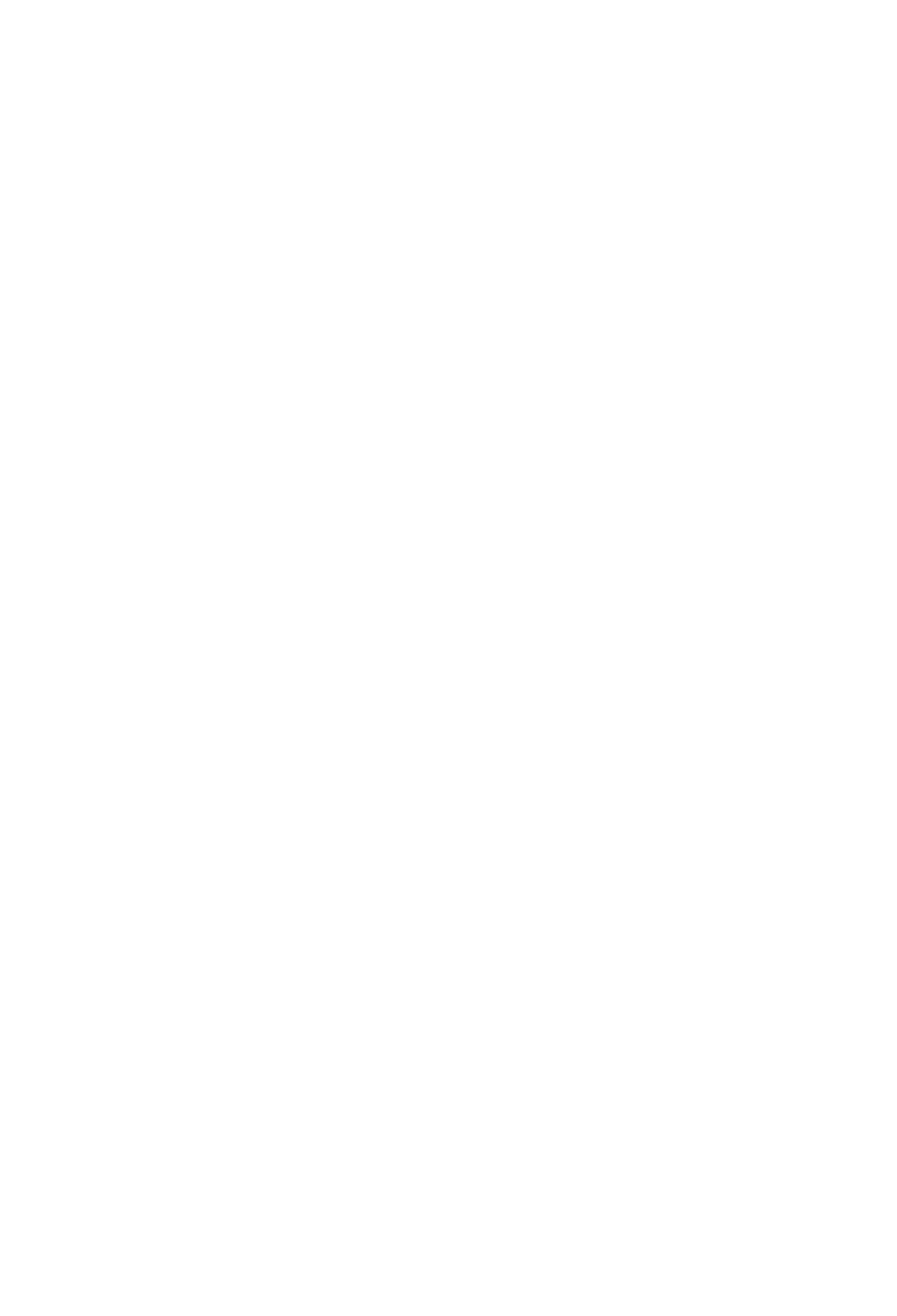$20$ 

## BRIEF DESCRIPTION OF THE DRAWING

## In the drawing

FIG. 1 is a block diagram of an auditory subliminal message system in accordance with the present invention;

FIG. 2 is a block diagram illustrating one embodiment of an auditory subliminal message signal and masking signal source;

FIG. 3 is a block diagram showing another embodi- 10 ment of an auditory subliminal message signal and masking signal source:

FIG. 4 is a block diagram showing an alternate ambient audio signal processing circuit; and

FIG. 5 is a detailed circuit schematic diagram of the 15 ambient audio signal processing circuit and other portions of the circuit of FIG. 1.

#### **DETAILED DESCRIPTION**

## General Description of Preferred Embodiment

It has now been discovered that in an environment with constantly changing ambient audio levels, such as in the shopping area of a store, it is desirable to adjust the amplitude of an auditory subliminal message signal<br>to follow the amplitude of the ambient audio signals. 25 That is, by increasing the amplitude of the auditory subliminal message with increasing ambient audio levels and decreasing the amplitude of the subliminal signal with decreasing ambient audio levels, the subconscious perception of the subliminal message by listeners is 30 improved. This in turn increases the effectiveness of the subliminal message.

Therefore, with reference to FIG. 1, the system includes circuit means for controlling the amplitude of an auditory subliminal message signal in response to the <sup>35</sup> level of ambient sounds in an area 26, such as the customer shopping area within a store, to which the subliminal message signal is to be transmitted. Such circuit means includes an ambient audio signal processing circuit 10 and a control circuit 12. Control circuit 12 is 40 adapted to receive an auditory subliminal message signal input at 14 and processing circuit 10 has at least one input 16 for receiving signals representing the amplitude or volume of ambient audio signals within the area. Processing circuit 10 and control circuit 12 adjust the 45 amplitude of the auditory subliminal message signal received at input 14, in response to the amplitude of ambient audio signals received at input 16, to produce an auditory subliminal message signal output at 18 having an amplitude which varies with variations in the 50 level of ambient audio signals in the area.

The output signal at  $\overline{18}$  is fed to an output circuit which, in the illustrated form, includes an output mixer circuit 20 having an input coupled to output 18, a preamplifier and amplifier circuit 22 with an input 21 cou- 55 pled to the output of mixer circuit 20, and a speaker 24 for transmitting the amplitude adjusted auditory subliminal message signal to area 26. The circuit also may include an optional background auditory signal source 28 which produces music or other background auditory 60 signals which are fed to an input 29 of the output mixer circuit 20. These background signals are combined within mixer circuit 20 with the amplitude controlled subliminal message signal and the combined signal is transmitted by speaker 24 to room 26.

The preferred embodiment of the system also includes at least one audio sensor means, such as microphone 30 positioned within the area 26. Microphone 30 detects ambient audio signals within the area and produces an electrical output signal representing these detected signals. The microphone output is fed to input 16 of ambient audio signal processing circuit 10.

Processing circuit 10 includes an audio channel 32 associated with microphone 30 for modifying the input 16 to produce an audio channel output signal at 34 which varies with variations in the ambient audio signal input at 16, as explained below. Preferably, plural microphones 30, 30a, 30b, 30c, 30d, etc. are provided for detecting ambient audio signals in various parts of the area 26. For convenience, these microphones may be positioned in the ceiling of the shopping area. A respective audio channel 32a, 32b, 32c and 32d is associated with each of the microphones 30a, 30b, 30c and 30d and produces output signals 34a, 34b, 34c and 34d in the same manner as the audio channel 32. The output signals 34 are averaged by an averaging circuit 36 to produce an output control signal at 38 which varies with variations in the amplitude of ambient audio signals sensed by the microphones throughout the store area 26.

In the embodiment of FIG. 1, each audio channel 32 includes a preamplifier circuit 40 for amplifying the input signal 16, a rectifier circuit 42 for rectifying the amplified input signal and a signal shaping circuit 44 for modifying the rectified ambient audio signal input from microphone 30, as explained below.

In connection with this signal shaping circuit, it has now been discovered that rapid changes of an amplitude of an auditory subliminal signal can distort it to such an extent that it becomes unrecognizable to subconscious perception. Hence, to reduce such distortion and increase the subconscious perceptibility of the subliminal signal, the signal shaping circuit adjusts the control signal to cause the amplitude of the auditory subliminal message signal at a rate which is slower than the rate of increase of ambient audio signals at times when the amplitude of such ambient signals is increasing. However, with sudden drops in the level of ambient audio signals, a slow drop in the amplitude of the subliminal message could lead to conscious perception of this message. This can be extremely disadvantageous in situations wherein it is desired to keep the existence of the subliminal message a secret. Therefore, the signal shaping circuit adjusts the control signal to cause the volume of the auditory subliminal message to drop at a faster rate upon a decrease in the volume of ambient audio signals.

Hence, with this form of signal shaping circuit 44, the control signal output at 38 of the averaging circuit 36 varies at one rate with increasing ambient audio signals and at another faster rate with decreasing ambient audio signals. Furthermore, control circuit 12 is responsive to this varying control signal to produce an amplitude adjusted auditory subliminal message output at 18 which increases at a first rate with increases in ambient audio signals and decreases at a second rate, faster than the first rate, with decreases in ambient audio signals. In addition, to prevent distortion of the subliminal message, the first rate is slower than the rate of increase of the ambient audio signals.

It has also now been discovered that time lags are 65 introduced into an auditory subliminal system. Such time lags are primarily due to the amount of time required by ambient audio signals is travel to microphones and the time required by an amplitude controlled sub-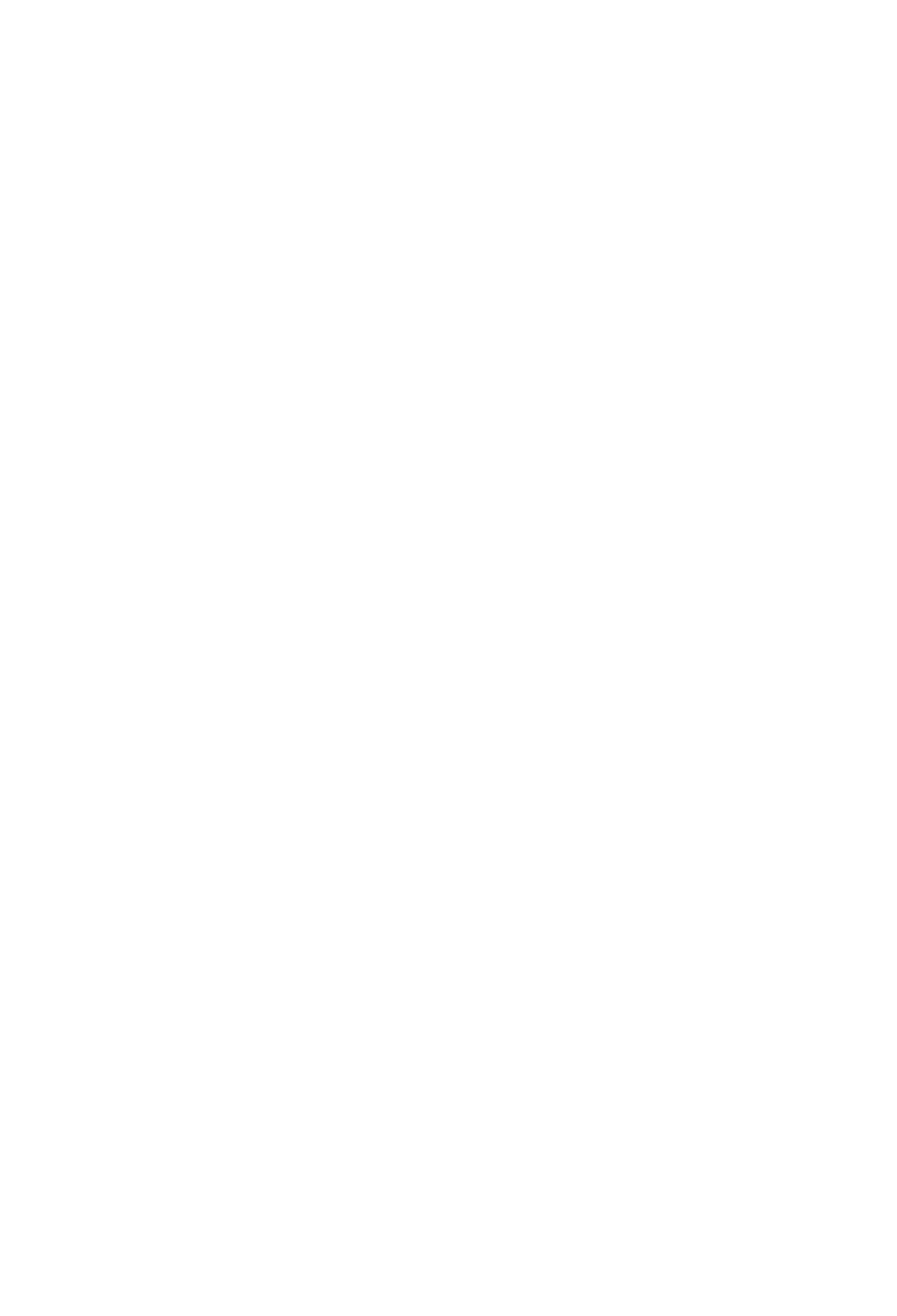liminal message to travel from speakers to a listener. Thus, no matter how quickly the system reduces the amplitude of the auditory subliminal message in response to declining ambient sound levels, a reduction in the amplitude of the subliminal message would lag the 5 reduction in volume of ambient sound. Thus, a rapid drop in ambient sound level could momentarily leave the subliminal message signal at a level sufficiently high to be perceived by a listener. In certain applications this would prove extremely disadvantageous. 10

For example, if an anti-shoplifting subliminal system is used to deter shoplifting in a store, customers may be extremely reluctant to patronize the store if they consciously perceive a normally anti-shoplifting message and hence realize that such a system is in use. Thus, 15 although a store may realize savings due to a reduction in shoplifting, its overall profits may suffer because of customer reluctance to patronize a store wherein such a system is in use. Hence, in such applications it is desirable to maintain the subliminal signal continuously 20 below the conscious perception range of listeners. On the other hand, in other applications such as in connection with a weight loss class in which the listeners realize that an auditory subliminal weight loss message is being transmitted, it is not as critical to continuously 25 maintain the subliminal message below conscious perception levels.

To solve this problem, the preferred embodiment of the system includes means for producing a masking signal which screens the auditory subliminal message 30 and blocks its conscious perception, particularly during times when the volume of ambient noise drops quickly. Thus, as illustrated in FIG. 1, the system includes a subliminal message and masking signal source means 48 which produces the auditory subliminal message signal 35 fed to input 14 of control circuit 12. In addition, source 48 includes means for providing a masking signal with amplitude and frequency characteristics which block conscious perception of the auditory subliminal message. The masking signal may bypass control circuit 12 40 and be fed directly to room 26. However, it is preferable that the amplitude of the masking signal also be controlled in response to the amplitude of ambient audio signals. Otherwise, when the room becomes very quiet, the masking signal could be so loud that it is readily 45 perceived and annoying. Also, if the masking signal amplitude remained constant while the subliminal signal amplitude dropped in response to drops in ambient sound levels, the amplitude of the masking signal would become so large relative to that of the subliminal mes- 50 sage, that subconscious perception of the subliminal message is impaired.

Although a separate control circuit may be provided for controlling the amplitude of the masking signals, preferably the masking signal is combined with the 55 auditory subliminal message signal and the resulting composite signal is fed to input 14 of control circuit 12. As illustrated in FIG. 1, control circuit 12 may include a voltage control amplifier circuit 39 for adjusting the output 18 in response to the control signal input 38. 60

As shown in FIG. 2, subliminal message and masking signal source 48 may comprise a means such as a tape recorder for playing back a recording of a composite auditory subliminal message and masking signal. In an alternate form illustrated in FIG. 3, the subliminal mes- 65 sage and masking signal source 48 may comprise a voice synthesizer circuit 50 which produces an auditory subliminal component of the composite subliminal and

masking signals. One suitable voice synthesizer circuit 50 comprises a commercially available "Digitalker" kit produced by National Semiconductor Company. This kit includes a sixteen kilobite, eight bit memory chip No. MM52116 and a speech processor chip designated SPC. In addition, a masking signal circuit 52 is provided for producing the masking signal. This circuit may take various forms and comprise a white noise signal generator circuit such as a random noise oscillator with an internal shift register. One suitable generator is available from Radio Shack and designated random events generator chip No. S2688/MM5837. The masking signal circuit and voice synthesizer circuit outputs are fed to a commercially available mixer amplifier circuit 54, in which they are combined. The mixer circuit output comprises the composite auditory signal which is fed to input 14 of the control circuit 12.

As previously mentioned, the masking signal has frequency and amplitude components which make the auditory subliminal message signal incapable of conscious recognition by a listener. More specifically, the masking signal has frequency components which overlay the frequency components of the auditory subliminal message signal. In addition, the amplitude of the masking signal is slightly higher than the amplitude of the auditory subliminal message signal. More specifically, it has now been discovered that preferred results are obtained when the amplitude of the masking signal is continuously maintained approximately within the range of 3 db to 15 db above the amplitude of the subliminal message signal. Furthermore, that the best results occur when the masking signal is approximately 5 db above the amplitude of the auditory subliminal message signal. That is, with such relative amplitudes of the masking signal to the auditory subliminal message signal, a temporary screen is provided for the subliminal message at times, such as during rapid declines in ambient noise levels, when the subliminal message may otherwise become supraliminal. Also, with such relative amplitudes, the masking signal provides a satisfactory screen for the subliminal message without impairing satisfactory subconscious perception of the auditory subliminal message. It should be noted that with such relative amplitudes of the masking signal and subliminal message signal, the masking signal typically may not block conscious perception of the subliminal signal in a situation where the composite subliminal message and masking signal are at a high amplitude in relation to the volume of ambient audio signals. However, such conditions are prevented by controlling the amplitude of the composite signal in response to ambient audio signals, as explained above.

FIG. 4 illustrates an alternate ambient audio signal processing circuit. Components of this circuit which are similar to those of the FIG. 1 form of processing circuit have numbers incremented by two hundred over the corresponding numbers in FIG. 1. Hence, these components will not be described in detail. Unlike the FIG. 1 form of processing circuit, the audio channels of the FIG. 4 embodiment do not include the signal shaping circuit. Instead, the output of the respective rectifier circuits are averaged by an averaging circuit 236 prior to signal shaping by a signal shaping circuit 244 in the manner explained above.

## DETAILED CIRCUIT DESCRIPTION

With reference to FIG. 5, a four-channel audio signal processing circuit is illustrated. Since each of the illus-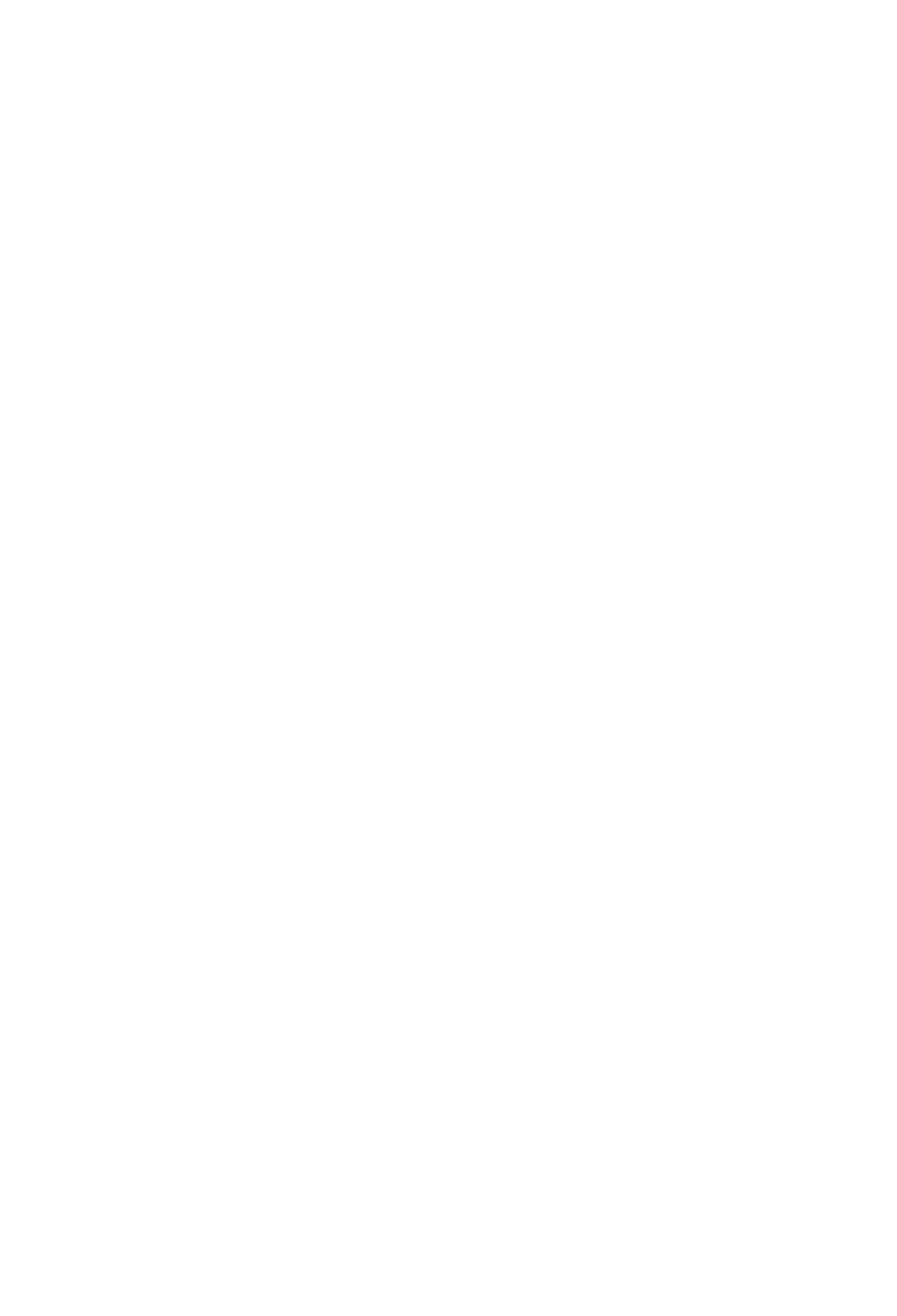trated channels is identical, only the upper channel will be described in detail.

## The audio channel includes series connected preamplifier circuit 40, rectifier circuit 42, and signal shaping circuit 44. The input 16 to the channel is obtained from 5 the microphone 30 (FIG. 1) and thus fluctuates in response to changes in ambient audio signals detected by the microphone. Input 16 and hence the microphone output is fed to preamplifier circuit 40. More specifically, this input is coupled by a 0.1 microfarad capacitor 10 58 through a one kilohm gain establishing resistor 60 to the inverting input of an operational amplifier 62. The output of amplifier 62 is connected through a one megohm feedback resistor 64 to its inverting input. The gain of amplifier 62 is established by the ratio of resistors 64 15 and 60 and, with these particular resistors is set at approximately one thousand. Also, a positive biasing voltage V is fed through a two megohm biasing resistor 66 to the noninverting input of amplifier 62. With the circuit components utilized in the FIG. 5 circuit, the posi- 20 tive biasing voltage is six volts and a negative biasing voltage is at negative six volts. One suitable amplifier 62 comprises one amplifier section of an LM3900 quad Norton operational amplifier. When connected as described above, amplifier 62 inverts and amplifies the 25 input signal at 16.

To convert the input at 16 to a direct current signal, 0.1 microfarad capacitor 68 couples the output of amplifier 62 to the inverting input of an amplifier 70 connected as an amplifying, inverting, precision rectifier. 30 Rectifier circuit 42 produces an output signal comprising a positive half-cycle inverted and amplified version of the input signal. More specifically, the output of amplifier 70 is connected to the anode of a diode 74 having its cathode connected through a one megohm 35 feedback resistor 76 to the inverting input of amplifier 70. Thus, the positive half-cycles of the output signal from amplifier 70 are coupled through diode 74 and resistor 76 to the inverting input of amplifier 70. In contrast, the negative half-cycle output signals from 40 amplifier 70 are blocked by diode 74. However, because the output of amplifier 70 is connected to the cathode of a diode 72 having its anode coupled to the inverting input of amplifier 70, these negative going half cycles are coupled through diode 72 to the inverting input of 45 amplifier 70. The output of rectifier 42 is taken at the cathode of diode 74 and comprises a positive representation of the input signal 16 and hence of the amplitude of ambient audio signals detected by microphone 30. A suitable amplifier for accomplishing this rectification 50 desired. comprises one amplifier section of a type 324 quad operational amplifier.

The rectified output signal from rectifier circuit 42 is fed to signal shaping circuit 44. That is, the output of the rectifier circuit is fed to a resistor-capacitor network. 55 This network comprises a ten kilohm resistor 78 coupled between the output of rectifier 42 and the noninverting input of an operational amplifier 80, a one microfarad capacitor 88 which couples the noninverting input of amplifier 80 to ground, and a one hundred 60 kilohm resistor 86 in parallel with capacitor 88. This network has a charging time constant of approximately 0.01 seconds and discharging time constant of approximately 0.1 seconds. Amplifier 80 may comprise one amplifier section of a type 324 quad operational ampli- 65 fier and has its output coupled directly through a feedback loop to its noninverting input so that the amplifier acts as a voltage follower. The output of amplifier 80

drives another resistor-capacitor network including a five hundred kilohm resistor 82 and a ten microfarad capacitor 90. The time constant of this latter resistorcapacitor is approximately five seconds. Also, a diode 84, having a turn-on voltage of approximately 0.7 volts. has its anode connected to the contact between resistor 82 and capacitor 90 and its cathode connected to the noninverting input of amplifier 80. The positive side of capacitor 90 is coupled through a one hundred kilohm resistor 92 to the output 34 of the audio channel. This output 34 is then fed to averaging circuit 36 as explained helow.

For reasons explained above, signal shaping circuit 44 operates in the following manner to produce an output on line 34 which increases at one rate with increasing sensed ambient audio signals and which decreases at a rate faster than said one rate with decreases in the sensed audio signals. Furthermore, because of the delays within the signal shaping circuit 44 resulting from charging time of the resistor-capacitor networks, the output signal on line 34 will increase at a slower rate than the rate of increase of ambient noise signals. This slows the rate of change of the audio subliminal signal and thereby minimizes rapid amplitude fluctuations therein and resulting distortions. That is, as the amplitude of ambient audio signals increases, the signal reaching capacitor 90 also increases. However, because of the relatively long charging time constant of the resistorcapacitor network including capacitor 90, capacitor 90 charges slowly. Hence, under those conditions the output on line 34 comprises a slowly rising DC signal. Furthermore, because the voltage at the anode of diode 84 is greater than or equal to the voltage at its cathode, diode 84 is nonconducting. In contrast, upon a sudden decrease in the amplitude of the sensed ambient audio signals, the input to operational amplifier 80 quickly decreases. As a result, the voltage at the cathode of diode 84 drops below the voltage at the anode of this diode sufficiently to cause the diode to conduct. While conducting, diode 84 establishes a short circuit between the positive side of capacitor 90, through resistor 86 and to ground so that capacitor 90 rapidly discharges. Therefore, the output signal at 34 drops rapidly and at a rate much faster than the rate at which the output 34 rose with increases of the amplitude of the ambient audio signals. Of course, by adjusting the time constants of the resistor-capacitor circuits within shaping circuit 44, the rate of change of the output 34 in response to changes in ambient audio signals can be adjusted as

The outputs of the audio channels are fed to averaging circuit 36. More specifically, resistor 92 and a similar resistor in each of the other audio channels couple the DC outputs from these channels to the inverting input of an operational amplifier 94 connected to average the signals received at its inverting input. Amplifier 94 may comprise a type 741 operational amplifier. The noninverting input of this amplifier is grounded and a twenty-five kilohm feedback resistor 96 couples the output of amplifier 94 to its inverting input. In addition, a ten kilohm current limiting resistor 98 couples the output of amplifier 94, which comprises the control signal 38, to control circuit 12. More specifically, with this particular circuit, control signal 38 comprises a varying direct current signal. Resistor 96 is set at onequarter the value of the input resistors 92 so that the gain of the averaging amplifier 94 is established at 0.25. In the event only one microphone is used to detect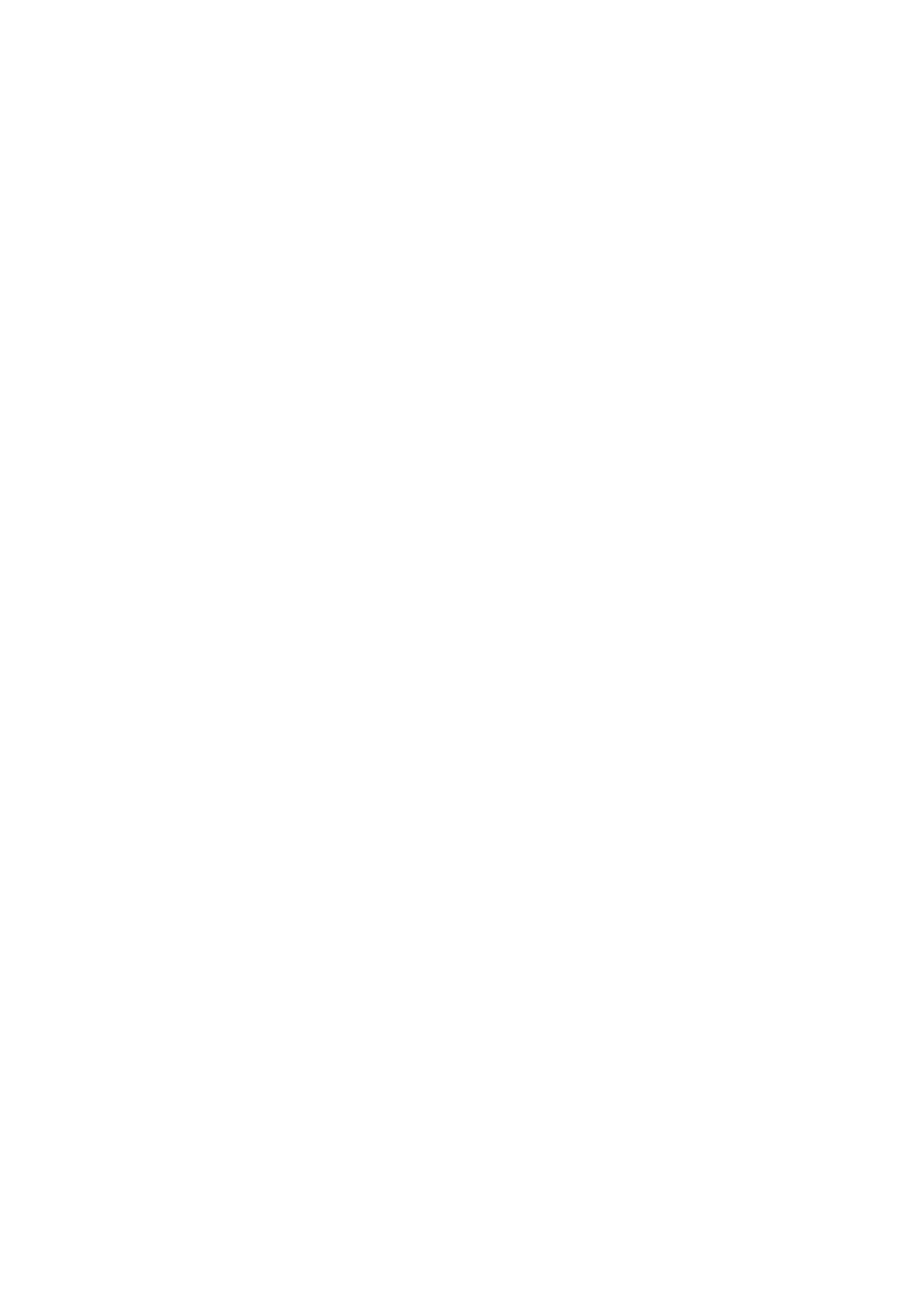ambient audio signals, then averaging, of course, is not performed.

Control circuit 12 controls the amplitude of the composite auditory subliminal message and masking signal received at its input 14 in response to the control signal 5 on line 38 and thereby in response to changes in ambient sound levels within room 26. More specifically, the control signal on line 38 is used as a gain control for an amplifier 102 of circuit 39. Amplifier 102 may comrise a type CA3080A operational transconductance amplifier 10 connected as a voltage controlled amplifier. The control signal on line 38 is fed to the control signal input <sup>I</sup>ABC of amplifier 102. Amplifier 102 is conducted in a conventional manner as a single supply operational amplifier. Also, the positive reference voltage is fed 15 through a voltage divider network including a fortyseven kilohm resistor 106 and forty-seven kilohm resistor 110 to ground. The three-volt signal available from this divider is supplied to the noninverting input of amplifier 102. A ten microfarad capacitor 108 couples 20 this latter input to ground to remove stray alternating current signals at this input. In addition, the composite subliminal auditory message signal and masking signal is fed to input 14 of voltage control amplifier circuit 39. That is, these signals are coupled through a ten micro-25 farad capacitor 104 to the inverting input of amplifier 102. The output of amplifier 102 is fed to one side of a ten kilohm potentiometer 112 having its other side coupled to ground through resistor 110. The output of circuit 39 is taken from potentiometer 112 and, as ex- 30 plained above, comprises a composite auditory subliminal message signal and masking signal having an amplitude adjusted in response to ambient audio signals within area 26. The wiper arm of potentiometer 112 also permits adjustment of the amplitude of the voltage con-35 trolled composite auditory subliminal signal and masking signal. Hence, this amplitude can be selectively adjusted to make the masking signal component more clearly consciously perceptible to provide an indication that the system is operational. 40

The gain controlled output signal of circuit 39 is connected through a one hundred kilohm resistor 114 to the inverting input of an operational amplifier 116 within output mixer circuit 20. Amplifier 116 may comprise a type 741 operational amplifier connected as an 45 inverting mixer. Any optional background audio signals, such as music, may be fed to input 29 of output mixer circuit 20. This input is coupled by a ten microfarad coupling capacitor 124 in series with a one hundred kilohm input resistor 122 to the inverting input of 50 amplifier 116. A one hundred kilohm feedback resistor is also coupled between the output of amplifier 116 and its inverting input. Since resistors 114, 118 and 122 are all equal, the gain of the amplifier 116 is established at one. The output of amplifier 116 is coupled through a 55 ten microfarad coupling capacitor 120 to preamplifier and amplifier circuit 22 (FIG. 1) and hence to the speaker 24 located in the area 26.

In a specific anti-shoplifting application, an auditory subliminal message signal designed to encourage hon- 60 esty is provided. One such signal comprises the phrase "I am honest, I will not steal". This auditory subliminal message signal is combined with a white noise masking signal to provide a composite signal input to the control circuit 12. The amplitude of this composite signal is then 65 adjusted within control circuit 12, as explained above, in response to changes in the amplitude of ambient audio signals detected within the shopping area of a

store. The amplitude controlled composite signal is then transmitted to the shopping area so that the subliminal message is subconsciously perceived by individuals within the store.

It has now been experimentally determined that, although shoplifting and theft are not completely eliminated, significant reductions in these losses have resulted in such an application of the system of this invention.

Having illustrated and described the principles of our invention with reference to several preferred embodiments, it should be apparent to those persons skilled in the art that such embodiments may be modified in arrangement and detail without departing from such principles. We claim as our invention all such modifications as come within the true spirit and scope of the following claims.

We claim:

1. An auditory subliminal message system for an area comprising:

- ambient audio signal processing circuit means adapted to receive an input representing ambient audio signals in the area, said ambient signal processing means comprising means for producing a control signal output which continuously varies with variations in the received input and thereby with variations in the ambient audio signals in the area; and
- subliminal message control circuit means having a first input adapted to receive an auditory subliminal message signal, said control circuit means having a second input coupled to said ambient signal processing means for receiving said control signal output, and said control circuit means comprising means for continuously adjusting the amplitude of the received auditory subliminal message signal and for producing an adjusted output signal comprising the amplitude adjusted auditory subliminal message signal, the adjusted output signal being adapted for transmission to the area and having an amplitude which varies in response to said control signal so as to increase with increases in amplitude of ambient audio signals in the area and decrease with decreases in amplitude of ambient audio signals in the area.

2. A system according to claim 1 in which said ambient audio signal processing circuit means changes said control signal at one rate with increases in amplitude of ambient audio signals in the area and changes it at a faster rate with decreases in amplitude of ambient audio signals in the area, said control circuit means comprising means responsive to said control signal to produce an adjusted auditory subliminal message output signal which has an amplitude which increases at a first rate with increases in the amplitude of ambient audio signals in the area and which decreases at a second rate faster than the first rate with decreases in the amplitude of ambient audio signals in the area.

3. An auditory subliminal message system for an area comprising:

- audio sensor means for sensing ambient audio signals in the area and for producing an ambient audio output signal representing the volume of the sensed ambient audio signals;
- means having an input coupled to the output of said audio sensor means for producing a subliminal message output signal with a volume which fol-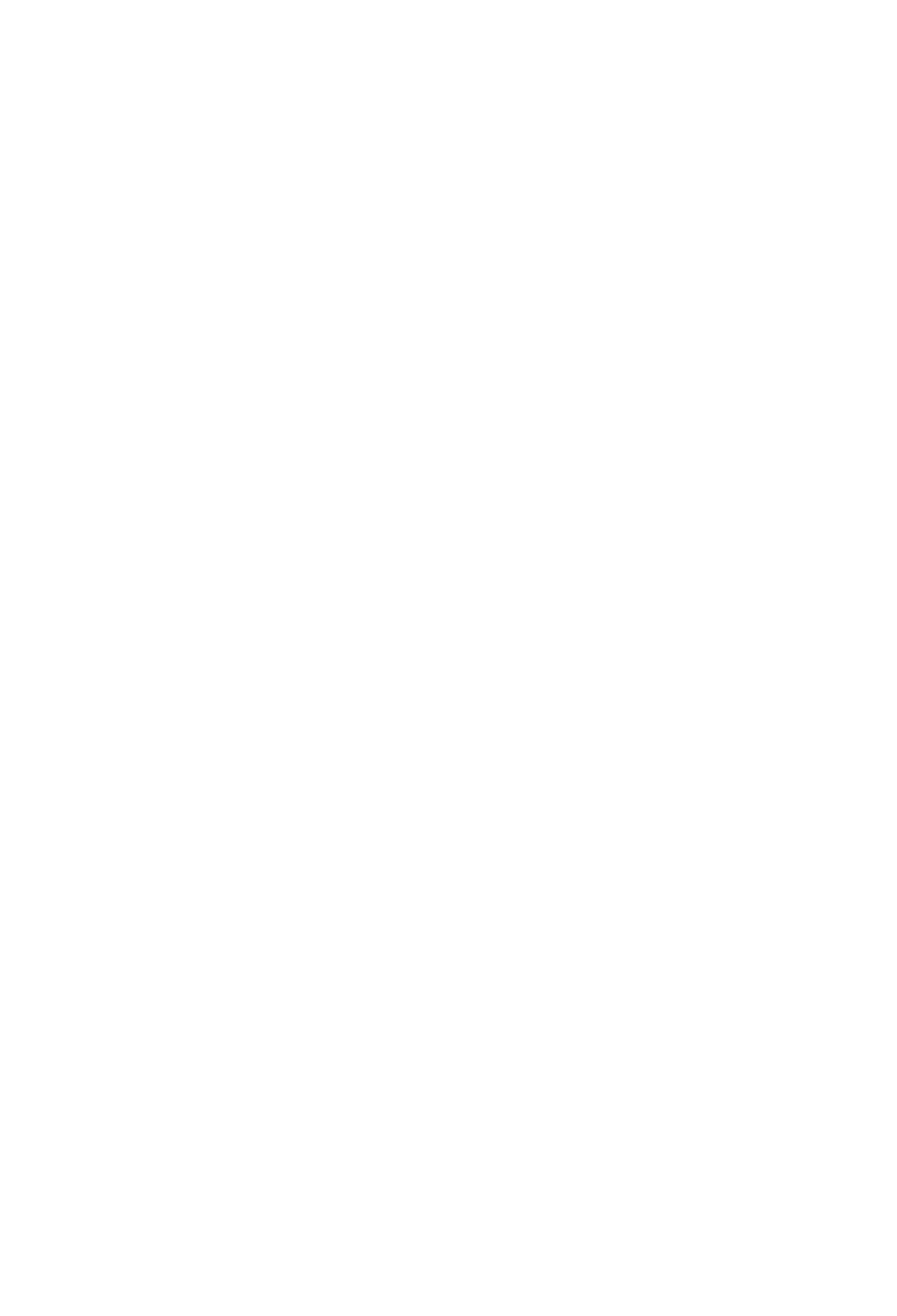lows the volume of the sensed ambient audio signals in the area.

4. A system according to claim 3 in which said last named means includes:

subliminal message source means for providing an 5 auditory subliminal message output signal: and

volume control circuit means having an input coupled to the output of said audio sensor means and an input coupled to the output of said subliminal means comprising means for adjusting the volume of the received subliminal message output signal in response to the received ambient audio output signal so as to produce a modified subliminal message output signal which comprises the volume adjusted 15 signal generator. received subliminal message output signal.

5. A system according to claim 3 in which said last named means comprises means for producing a subliminal message output signal at a volume which increases in response to increases in the volume of sensed ambient <sup>20</sup> audio signals at a rate slower than the rate of increase of the sensed ambient audio signals.

6. A system according to claim 5 in which said last named means comprises means for producing a subliminal message output signal at a volume which decreases in response to decreases in the volume of sensed ambient audio signals at a rate which is faster than the rate the subliminal message output signal increases in response to increases in the volume of sensed ambient 30 audio signals.

7. An auditory subliminal message system for an area comprising:

- at least one audio sensor means for sensing ambient audio signals in the area and for producing an ambient audio output signal representing the amplitude of the sensed ambient audio signals;
- subliminal message source means for providing an auditory subliminal message output signal:
- control circuit means coupled to the output of said 40 audio sensor means and to said subliminal message source means for adjusting the amplitude of the subliminal message output signal so as to follow the amplitude of the sensed ambient audio signals; and
- masking signal source means for providing and com- 45 bining a masking signal having frequency characteristics and an amplitude such that when the masking signal is combined with the amplitude adjusted subliminal message output signal it renders the adjusted subliminal message output signal outside 50 of the conscious recognition range.

8. A system according to claim 7 in which said subliminal message source means comprises means for producing a repetitive auditory subliminal message output signal.

9. A system according to claim 7 in which said subliminal message source means and said masking signal source means comprise means for providing a composite signal which includes the auditory subliminal message output signal as one component and which in- 60 cludes the masking signal as another component;

said control circuit means comprising means for adjusting the amplitude of the composite signal so as to follow the amplitude of the sensed ambient audio signals. 65

10. A system according to claim 9 including system testing means for selectively adjusting the amplitude of the composite signal to bring the masking signal into the conscious recognition range and thereby indicate the system is operating.

11. A system according to claim 7 in which said masking signal source means provides a masking signal having an amplitude which is in the range of approximately 3 db to 15 db greater than the amplitude of the amplitude adjusted subliminal message output signal.

12. A system according to claim 11 in which said masking signal source means provides a masking signal message source means, said volume control circuit 10 having an amplitude which is approximately 5 db greater than the amplitude of the amplitude adjusted subliminal message output signal.

13. A system according to claim 7 in which said masking signal source means comprises a white noise

14. A system according to claim 9 in which said means for providing a composite signal comprises an audio recording playback means for playing back a recording of the composite signal.

15. A system according to claim 9 in which said means for providing a composite signal includes voice synthesizer means for providing the auditory subliminal signal component.

16. A system according to claim 15 in which said 25 means for providing a composite signal includes white noise signal generator means for providing the masking signal component and mixer circuit means for combining the output of said voice synthesizer means and the output of said white noise signal generator means to provide an output from said mixer circuit means which comprises the composite signal.

17. A system according to claim 9 including output circuit means having at least one audio speaker means for transmitting the amplitude adjusted composite sig-35 nal to the area.

18. A system according to claim 7 in which said control circuit means is also coupled to said masking signal source means and comprises means for adjusting the amplitude of the masking signal so as to follow the amplitude of the sensed ambient audio signals.

19. An auditory subliminal message system for an area comprising:

- at least one audio sensor means for sensing ambient audio signals in the area and for producing an ambient audio output signal representing the amplitude of the sensed ambient audio signals;
- subliminal message source means for providing an auditory subliminal message output signal;
- masking signal source means for providing and combining a masking signal having frequency characteristics and an amplitude such that when the masking signal is combined with the amplitude adjusted subliminal message output signal it renders the adjusted subliminal message output signal outside of the conscious recognition range;
- ambient audio signal processing circuit means coupled to the output of said audio sensor means for producing a control signal which varies with variations in the amplitude of the sensed ambient audio signals:
- amplitude control circuit means coupled to said subliminal message source means, to said masking signal source means and to said ambient audio signal processing circuit means for controlling the amplitude of said auditory subliminal message and the amplitude of said masking signal in response to the control signal from said ambient audio signal processing circuit means such that the amplitudes

55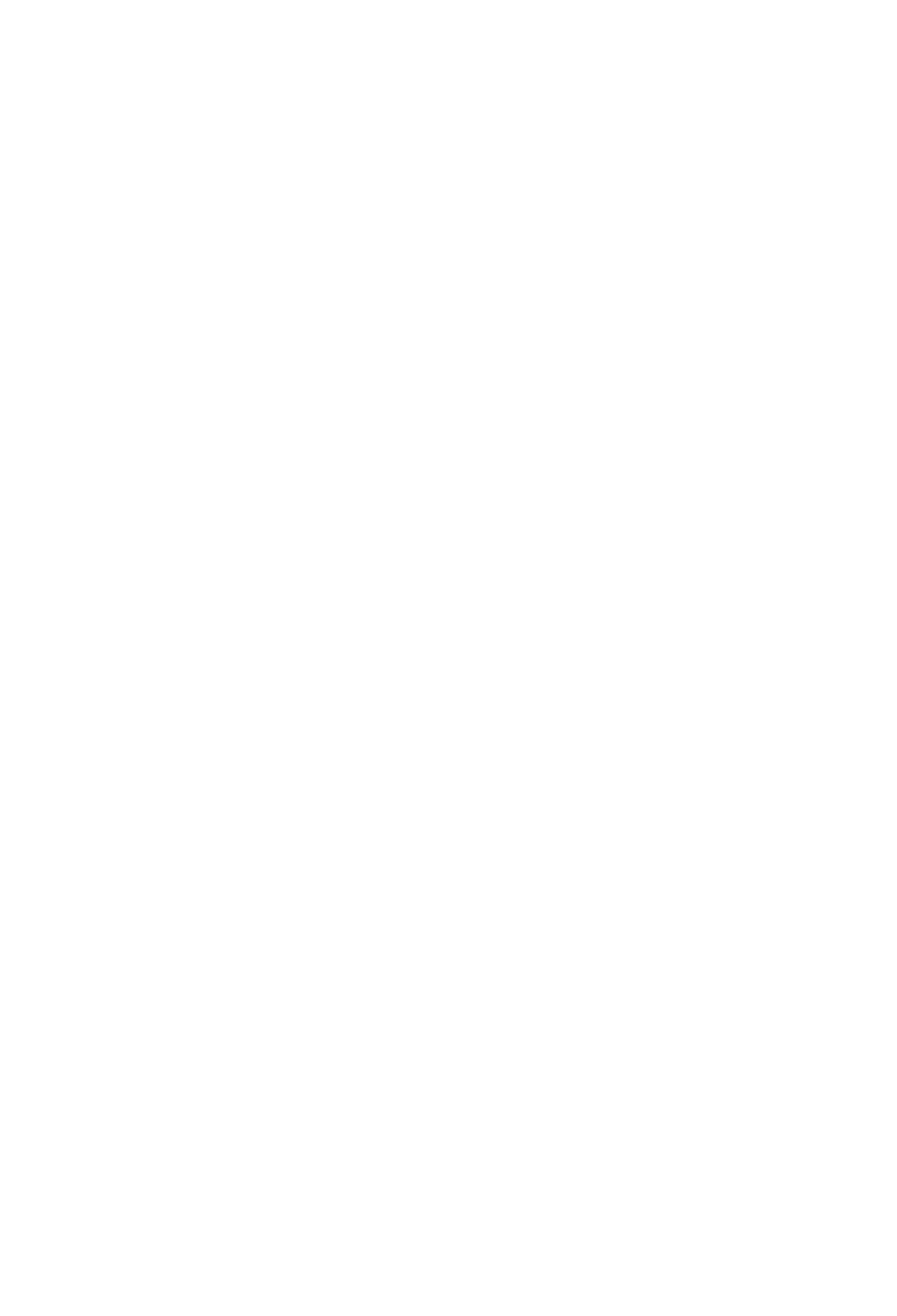$\overline{\mathbf{5}}$ 

of said auditory subliminal signal and of said masking signal increase with increasing amplitudes of the sensed ambient audio signals and decrease with decreasing amplitudes of the sensed ambient audio signals; and

output circuit means including speaker means for transmitting the amplitude controlled auditory subliminal message output signal and the amplitude controlled masking signal to the area.

20. A system according to claim 19 in which said 10 ambient audio signal processing circuit means includes an audio channel circuit means associated with each said sensor means.

21. A system according to claim 20 including plural audio sensor means and plural audio channel means, 15 each said audio channel means including rectifier circuit means having an input coupled to the output of its associated audio sensor means for receiving and producing a rectified output signal representing the amplitude of the ambient audio signals sensed by the associated audio 20 sensor means, each said audio channel means also including signal shaping circuit means having an input coupled to the output of said rectifier means for producing a shaped output signal which increases at a first rate in response to increases in the rectified output signal 25 which corresponds to increases in the amplitude of the ambient audio signals sensed by the associated audio sensor means, the shaped output signal decreasing at a second rate which is faster than the first rate in response to decreases in the rectified output signal which corre- 30 sponds to decreases in the amplitude of the ambient audio signals sensed by the associated audio sensor means; and

said system also including averaging circuit means having an input coupled to the outputs of said sig- 35 nal shaping circuit means for receiving and averaging the shaped output signals to produce a control signal comprising the average of the received shaped output signals.

22. A system according to claim 20 including plural 40 audio sensor means and plural audio channel means, each said audio channel means including rectifier circuit means having an input coupled to the output of its associated audio sensor means for receiving and producing a rectified output signal representing the amplitude of 45 the ambient audio signals sensed by the associated audio sensor means;

- said system also including averaging circuit means having an input coupled to the outputs of said rectifier circuit means for receiving and averaging the 50 rectified output signals to produce an averaging circuit output signal comprising the average of the received rectified output signals; and
- signal shaping circuit means having an input coupled to the output of said averaging circuit means for 55 producing a shaped output signal which increases at a first rate in response to increases in the averaging circuit output signal which corresponds to

increases in the amplitude of the sensed ambient audio signals, the shaped output signal decreasing at a second rate which is faster than the first rate in response to decreases in the averaging circuit output signal which correspond to decreases in the amplitude of the sensed ambient audio signals.

23. A system according to claim 21 or 22 in which the first rate is slower than the rate of increase of the sensed ambient audio signals.

24. A system according to claim 19 in which said output circuit means includes means for combining background audio signals, such as music, with the amplitude controlled auditory subliminal signal prior to transmitting this latter signal to the area.

25. A system according to claim 21 in which the control signal comprises a control voltage and in which said amplitude control circuit means comprises a voltage controlled amplifier circuit.

26. A method of reducing shoplifting in a customer area of a store comprising:

sensing ambient audio signals from the area;

- providing an auditory anti-shoplifting subliminal message signal:
- adjusting the amplitude of the subliminal message signal to follow the amplitude of the sensed audio signals: and
- transmitting the amplitude adjusted subliminal message signal to the area.

27. A method according to claim 26 in which the step of adjusting the amplitude comprises the steps of increasing the amplitude at a first rate with increasing amplitudes of the sensed audio signals and decreasing the amplitude at a second rate faster than the first rate with decreasing amplitudes of the sensed audio signals.

28. A method according to claim 26 or 27 including the steps of providing a masking signal having amplitude and frequency characteristics which when combined with the auditory subliminal message signal renders the subliminal message signal below the level of conscious recognition;

adjusting the amplitude of the masking signal to follow the amplitude of the sensed audio signals; and transmitting the amplitude adjusted masking signal to the area.

29. A method according to claim 28 in which the step of providing a subliminal message signal comprises the step of providing a composite signal having the auditory subliminal message signal as one component and the masking signal as another component;

- the step of adjusting the amplitude comprises the step of adjusting the amplitude of the composite signal to follow the amplitude of the sensed audio signals; and
- the step of transmitting comprises the step of transmitting the amplitude adjusted composite signal to the area.

65

60